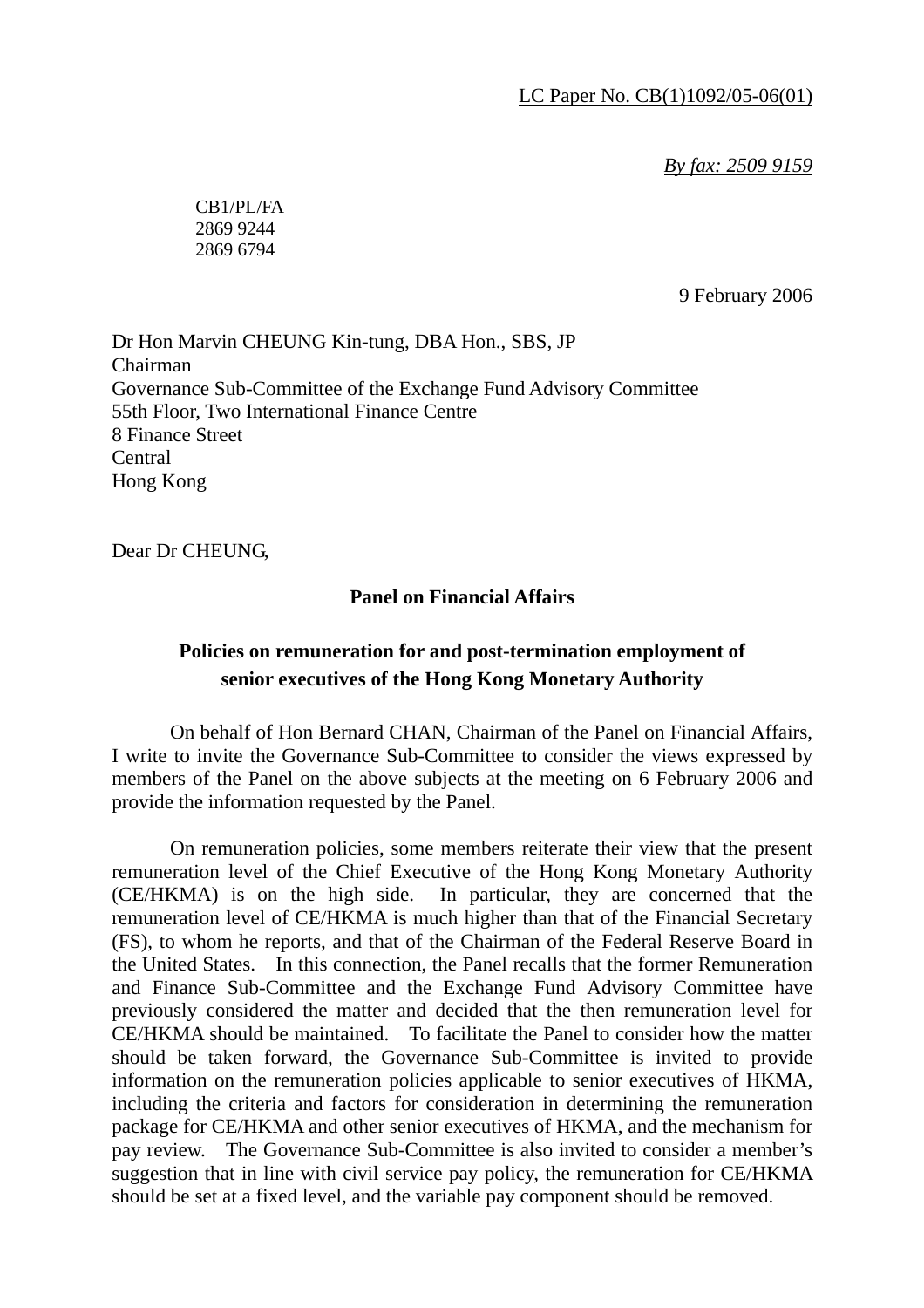As regards the policy governing post-termination employment of senior executives of HKMA, the Panel would like to invite the Governance Sub-Committee to provide details about the existing policy, including the control period, sanitization period, approving criteria and authority, and sanctions (if any). In this connection, the Panel notes that the Sub-Committee is currently reviewing the rules on post-termination employment in the light of the new arrangements introduced for the civil service on 1 January 2006. The Sub-Committee is invited to take into consideration the following views expressed by some members:

(a) Objectives of the review

 Noting the four objectives of the review as set out in the reply dated 27 January 2006 from CE/HKMA (*copy attached*), a member considers that the objectives of the review should be confined to that adopted by the Administration in conducting the review of the policy governing post-service employment of former directorate civil servants, i.e. to ensure that former directorate civil servants will not enter into business or take up employment which may constitute conflict of interest (real, potential or perceived) with their former government duties or cause negative public perception embarrassing the Government and affecting the image of the civil service.

- (b) Improvement measures
	- (i) Reference should be made to the improvement measures introduced by the Administration on 1 January 2006, which are finalized after consultation and detailed consideration. particular, former directorate civil servants at D4 or above (or equivalent) will be subject to a minimum 12-month sanitization period so as to forestall real or potential conflict of interest and/or negative public perception by instituting a 12-month break between the officer's government duties and outside work; and
	- (ii) A member suggests that all senior executives at the levels of Executive Director and Deputy Chief Executive should be required to obtain prior approval from the Governance Sub-Committee (instead of CE/HKMA as required under the current arrangement) before taking up new employment within the control period.

 The Panel would also like to invite the Governance Sub-Committee to advise on the target date for completing the review.

 I should be grateful if you would let me have your reply with the relevant information (in both Chinese and English) by 15 March 2006. Please forward the soft copy of your reply and the information to Ms May LEUNG at mleung@legco.gov.hk.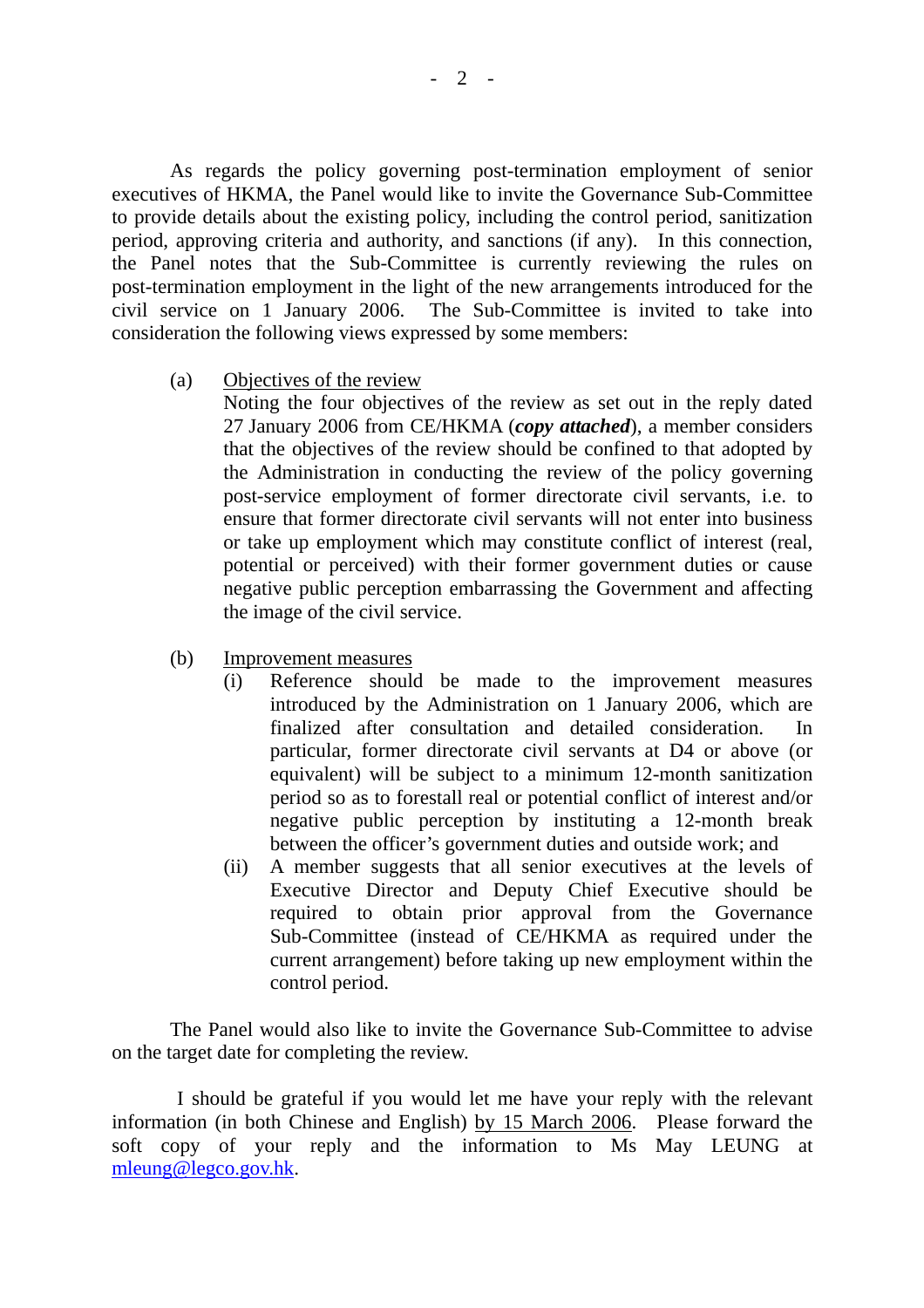Please note that unless you raise objection, the information provided to the Panel will be made available to the media and public and placed in the Library of the Legislative Council. The information may also be made available on the Web Site of the Council on the Internet.

Yours sincerely,

(Miss Salumi CHAN) Clerk to Panel

Encl.

c.c. Hon Bernard CHAN, JP Chairman LegCo Panel on Financial Affairs

> Mr Henry TANG, GBS, JP Financial Secretary (Fax: 2840 0569)

 Mr Frederick MA Si-hang, JP Secretary for Financial Services and the Treasury (Fax: 2537 1736)

 Mr Joseph YAM, GBS, JP Chief Executive Hong Kong Monetary Authority (Fax: 2878 8190)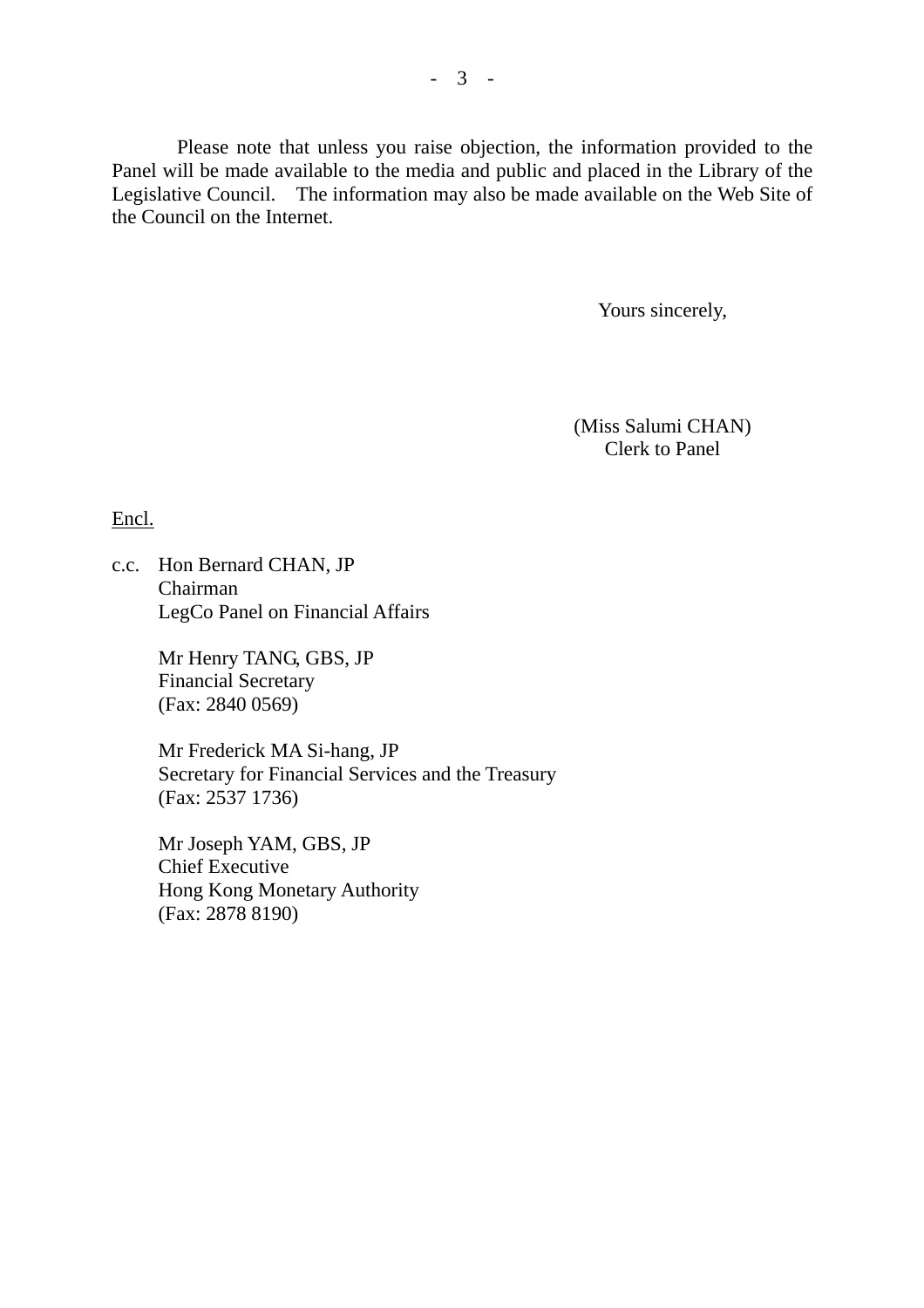

## LC Paper No. CB(1)806/05-06(07)

27 January 2006

Miss Salumi Chan Clerk to Panel Legislative Council Panel on Financial Affairs Legislative Council Legislative Council Building 8 Jackson Road Central Hong Kong

Dear Miss Chan,

## **Panel on Financial Affairs Meeting on 6 February 2006**

Thank you for your letter dated 5 January 2006 inviting the Chief Executive of the Hong Kong Monetary Authority (HKMA) to brief the Panel on the work of the HKMA at the meeting to be held on 6 February 2006.

In accordance with the normal practice for these regular briefings, the presentation materials for the meeting are being sent to you separately. However, we would like to take this opportunity to address the three points raised in paragraph 2 of your letter.

Closure of local branches by banks and the impact on the public.  $(a)$ The increased competition among banks following the full liberalisation of interest rates in July 2001 has been of benefit to the majority of people in Hong Kong with borrowers, especially mortgage borrowers, generally paying substantially less interest and depositors receiving more for their savings than would otherwise have been the case. At the same time, increased competition has obliged banks to pay greater attention to their costs and this, together with the introduction of new technology, has led to some consolidation of bank branches. The HKMA has no statutory authority, nor is it our function, to give direction to the banks on what is essentially a commercial decision. Nevertheless, we are ready to assist in communication on this subject between the banking industry and the community. The HKMA facilitated a meeting

55th Floor, Two International Finance Centre, 8 Finance Street, Central, Hong Kong Website: www.hkma.gov.hk

香港中環金融街8號國際金融中心2期55樓 網址: www.hkma.gov.hk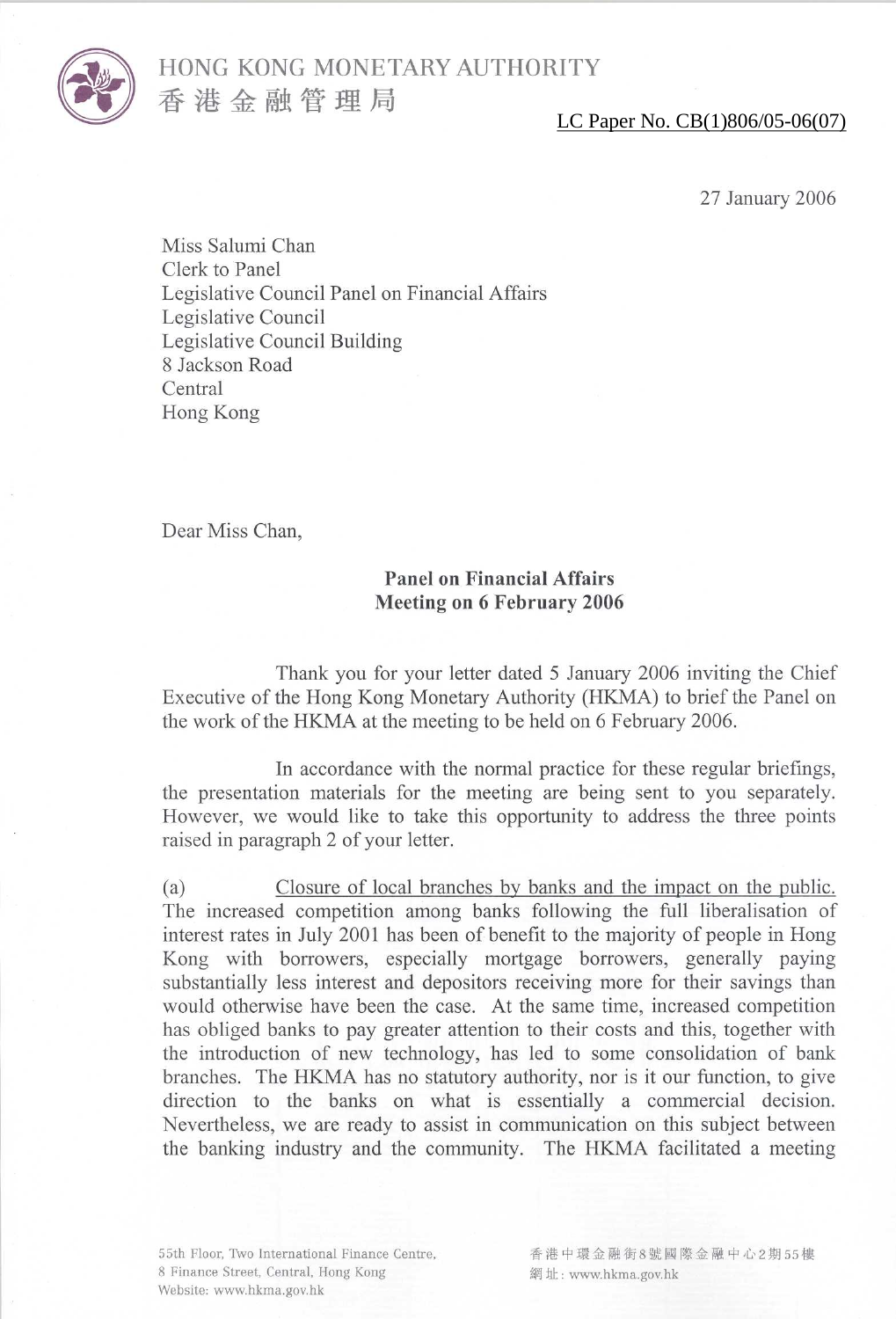among several LegCo Members and the Hong Kong Association of Banks (HKAB) to exchange views on this issue on 23 November 2005. We believe that this meeting helped the banks understand more about the needs and concerns of certain sectors of the community. The Chairman of the HKAB has recently announced that the Association is establishing a group to look into ways to alleviate the effects of branch closures and facilitate access to services.

 $(b)$ Policy and arrangement governing post-termination employment of the HKMA's senior staff. Currently, HKMA staff at the Senior Manager level and above are required to obtain prior approval from the Chief Executive of the HKMA (or, in the case of Chief Executive himself, from the Financial Secretary) before taking up new employment in Hong Kong within six months from the termination of their employment with the HKMA. The Chief Executive may impose a sanitisation period up to the end of those six months and attach any reasonable conditions. There are in addition a number of legal provisions governing the secrecy of certain types of information which staff may have obtained in the course of their work with the HKMA, and the prevention of bribery, which apply to staff after they have left the HKMA.

The Governance Sub-Committee (GSC) of the Exchange Fund Advisory Committee (EFAC) is currently reviewing the rules on post-termination employment for HKMA staff in the light of the new arrangements introduced for the Civil Service on 1 January 2006, and taking into account the circumstances of the HKMA. The objectives of the review are to ensure that the rules

- properly address real or potential conflicts of interest arising from a  $(i)$ person's former duties at the HKMA and his or her proposed new employment;
- (ii) are practical, effective, and enforceable;
- (iii) do not unreasonably restrict a person's right to earn a living in his or her chosen profession; and
- (iv) do not impair the HKMA's ability to attract high-quality staff or undermine the mobility of skills in the financial services and other sectors that are of benefit to furthering the objectives of the HKMA.